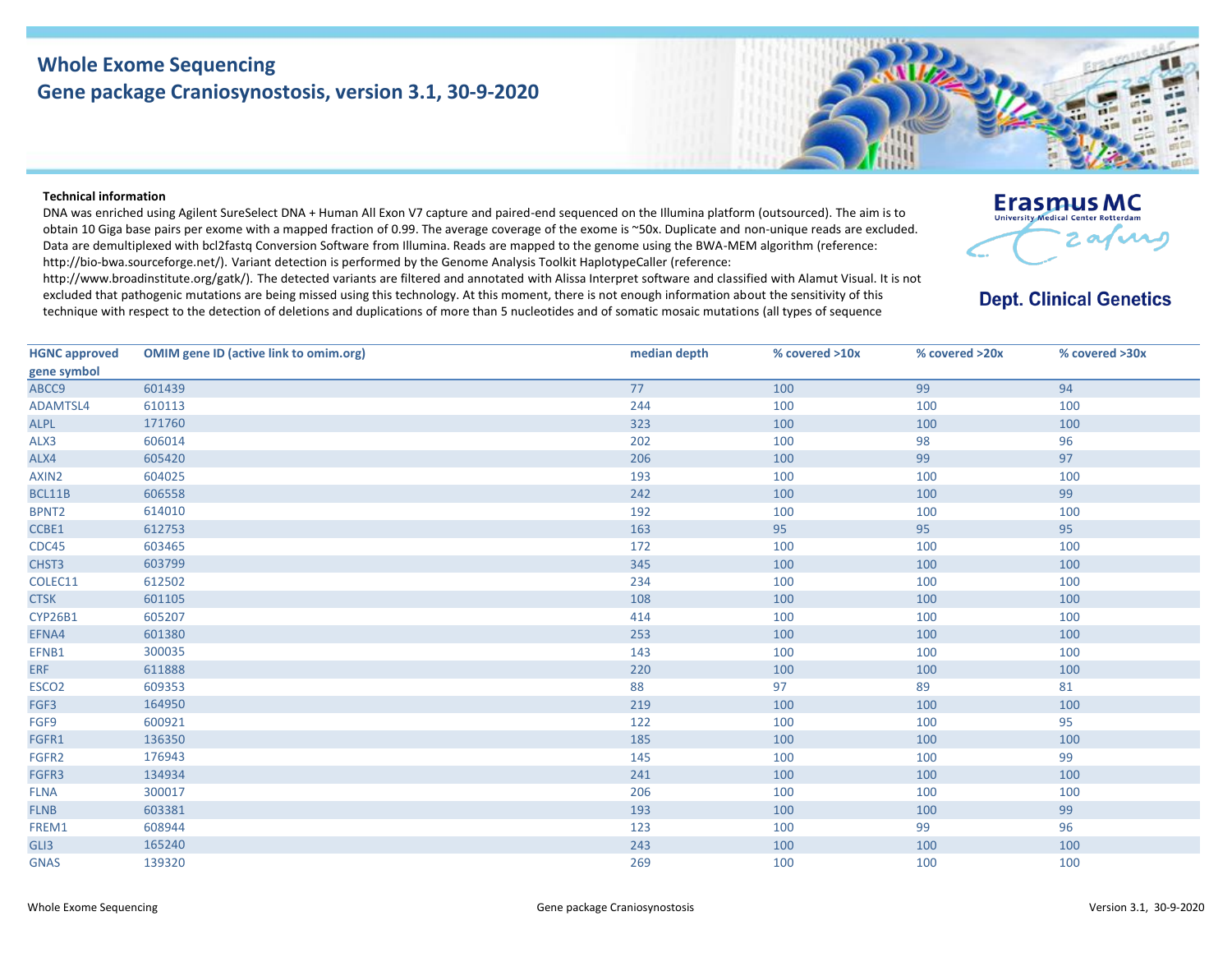| <b>HGNC approved</b> | <b>OMIM gene ID (active link to omim.org)</b> | median depth | % covered >10x | % covered >20x | % covered >30x |
|----------------------|-----------------------------------------------|--------------|----------------|----------------|----------------|
| gene symbol          |                                               |              |                |                |                |
| <b>GNPTAB</b>        | 607840                                        | 87           | 100            | 99             | 95             |
| GPC3                 | 300037                                        | 86           | 100            | 98             | 92             |
| GPC4                 | 300168                                        | 93           | 100            | 99             | 97             |
| <b>GUSB</b>          | 611499                                        | 222          | 100            | 100            | 100            |
| <b>HRAS</b>          | 190020                                        | 426          | 100            | 100            | 100            |
| HUWE1                | 300697                                        | 90           | 100            | 98             | 93             |
| <b>IFT122</b>        | 606045                                        | 141          | 100            | 100            | 98             |
| IFT43                | 614068                                        | 133          | 100            | 100            | 100            |
| IGF1R                | 147370                                        | 176          | 100            | 100            | 100            |
| <b>IHH</b>           | 600726                                        | 276          | 100            | 100            | 100            |
| IL11                 | 147681                                        | 155          | 100            | 99             | 95             |
| IL11RA               | 600939                                        | 193          | 100            | 100            | 100            |
| IRX5                 | 606195                                        | 211          | 100            | 100            | 100            |
| JAG1                 | 601920                                        | 213          | 100            | 100            | 100            |
| KDM6A                | 300128                                        | 57           | 95             | 86             | 73             |
| KMT2D                | 602113                                        | 341          | 100            | 100            | 100            |
| <b>KPTN</b>          | 615620                                        | 242          | 100            | 100            | 100            |
| <b>KRAS</b>          | 190070                                        | 59           | 90             | 78             | 77             |
| LRP5                 | 603506                                        | 325          | 98             | 98             | 98             |
| MASP1                | 600521                                        | 195          | 100            | 100            | 100            |
| MCPH1                | 607117                                        | 114          | 87             | 84             | 81             |
| MEGF8                | 604267                                        | 242          | 100            | 100            | 100            |
| MSX2                 | 123101                                        | 170          | 100            | 100            | 100            |
| <b>NFIX</b>          | 164005                                        | 273          | 100            | 100            | 100            |
| NOTCH <sub>2</sub>   | 600275                                        | 188          | 100            | 98             | 97             |
| OSTM1                | 607649                                        | 118          | 93             | 70             | 64             |
| P4HB                 | 176790                                        | 174          | 100            | 100            | 100            |
| <b>PHEX</b>          | 300550                                        | 69           | 100            | 98             | 87             |
| POLR1A               | 616404                                        | 161          | 100            | 100            | 100            |
| POLR1C               | 610060                                        | 136          | 100            | 100            | 100            |
| POLR1D               | 613715                                        | 123          | 100            | 100            | 100            |
| <b>POR</b>           | 124015                                        | 296          | 100            | 100            | 100            |
| <b>RAB23</b>         | 606144                                        | 64           | 100            | 88             | 85             |
| RECQL4               | 603780                                        | 312          | 100            | 100            | 100            |
| RUNX2                | 600211                                        | 160          | 100            | 100            | 100            |
| SALL1                | 602218                                        | 214          | 100            | 100            | 100            |
| SCARF2               | 613619                                        | 234          | 100            | 99             | 97             |
| SEC24D               | 607186                                        | 96           | 100            | 99             | 96             |
| SH3PXD2B             | 613293                                        | 196          | 100            | 100            | 100            |
| <b>SKI</b>           | 164780                                        | 208          | 100            | 100            | 98             |
| SMAD6                | 602931                                        | 188          | 100            | 100            | 100            |
| <b>SOX10</b>         | 602229                                        | 381          | 100            | 100            | 100            |
| SOX6                 | 607257                                        | 118          | 96             | 96             | 95             |
| STAT3                | 102582                                        | 135          | 100            | 100            | 99             |
| <b>TCF12</b>         | 600480                                        | 94           | 100            | 99             | 96             |
| TCOF1                | 606847                                        | 201          | 100            | 100            | 98             |